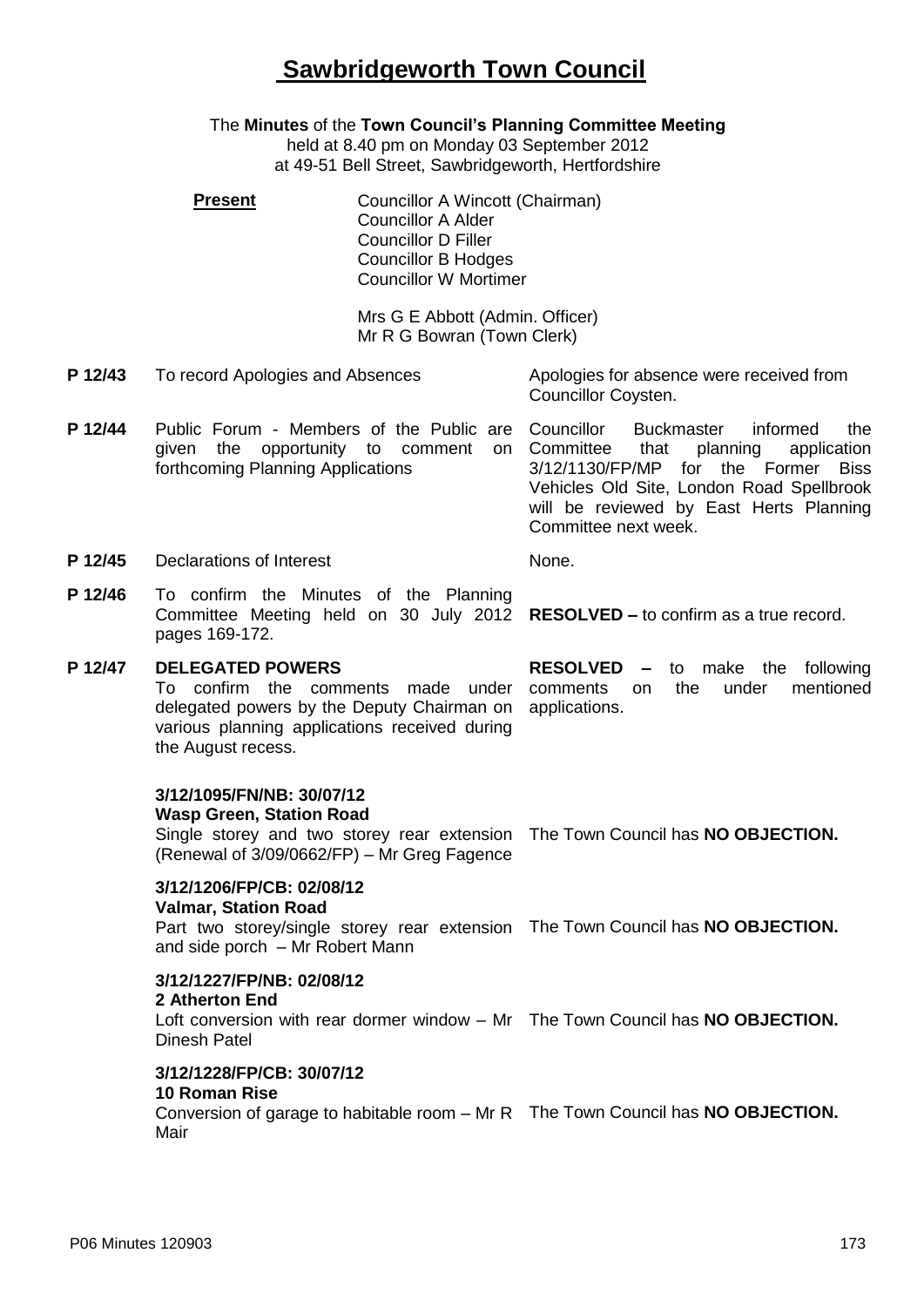|         | 3/12/1279/FP/NB: 08/08/12<br><b>14 Newton Drive</b><br>Conversion of loft to incorporate 2no rear The Town Council has NO OBJECTION.<br>dormer windows and 4no velux windows to<br>front elevation - Mr James Bird |                                  |                                                                                                                                                                                                                            |  |  |
|---------|--------------------------------------------------------------------------------------------------------------------------------------------------------------------------------------------------------------------|----------------------------------|----------------------------------------------------------------------------------------------------------------------------------------------------------------------------------------------------------------------------|--|--|
|         | 3/12/1287/FP/SE: 07/08/12<br><b>Valentines, 3 Bakers Walk</b><br>Change of use of first floor from offices to 2<br>bedroom flat - Mr Anthony Eisen                                                                 |                                  | The Town Council has NO OBJECTION but<br>would like the Case Officer to note that the<br>proposed fire exist would be into a locked<br>shopping precinct (Bakers Walk) and the<br>Committee feel this needs to be changed. |  |  |
| P 12/48 | To receive planning applications from East RESOLVED - to make the following<br>Hertfordshire Council.                                                                                                              |                                  | under<br>mentioned<br>the<br>comments<br>on.<br>applications.                                                                                                                                                              |  |  |
|         | 3/12/1373/FP/CB: 21/08/12<br>62 High Wych Road<br>Erection of conservatory - Malcolm Saville                                                                                                                       |                                  | The Town Council has NO OBJECTION.                                                                                                                                                                                         |  |  |
|         | 3/12/1379/FP/CA: 23/08/12                                                                                                                                                                                          |                                  |                                                                                                                                                                                                                            |  |  |
|         | <b>10 Falconers Park</b><br>Single storey rear extension, first floor side The Town Council has NO OBJECTION.<br>extension, dormer window to front elevation<br>and front porch - Mr Matthew Ashton                |                                  |                                                                                                                                                                                                                            |  |  |
| P 12/49 | To receive any late Planning Applications None received.<br>received following the publication of this<br>Agenda.                                                                                                  |                                  |                                                                                                                                                                                                                            |  |  |
| P 12/50 | To note Planning Decisions received from East <b>NOTED:</b> the report on planning application<br>Hertfordshire Council.<br>decisions now received.                                                                |                                  |                                                                                                                                                                                                                            |  |  |
|         | 3/12/0466/CL<br><b>14 Sayesbury Road</b><br>Rear dormer window, rooflights and single storey<br>rear extension                                                                                                     |                                  | Note: A Certificate of Lawful<br>use or Development has been<br>granted for this extension                                                                                                                                 |  |  |
|         | 3/12/0863/OP<br><b>32 Bullfields</b><br>Erection of 4 No. dwellings with garage and access                                                                                                                         | <b>Refused</b><br>(Objected)     |                                                                                                                                                                                                                            |  |  |
|         | 3/12/0902/FP<br>51 Parkway<br>Single storey front extension                                                                                                                                                        | <b>Refused</b><br>(No Objection) |                                                                                                                                                                                                                            |  |  |
|         | 3/12/0920/FP<br>25 Rowney Wood<br>Single storey front extension                                                                                                                                                    |                                  | <b>Granted</b><br>(No Objection)                                                                                                                                                                                           |  |  |
|         | 3/12/0929/FP<br><b>45 Burnside</b><br>Remove existing flat roof replace with new pitched<br>roof incorporating storage loft                                                                                        |                                  | <b>Granted</b><br>(No Objection)                                                                                                                                                                                           |  |  |
|         | 3/12/0952/FP<br><b>18 Church Walk</b><br>Demolition of existing and construction of a<br>replacement dwelling                                                                                                      |                                  | <b>Granted</b><br>(No Objection)                                                                                                                                                                                           |  |  |